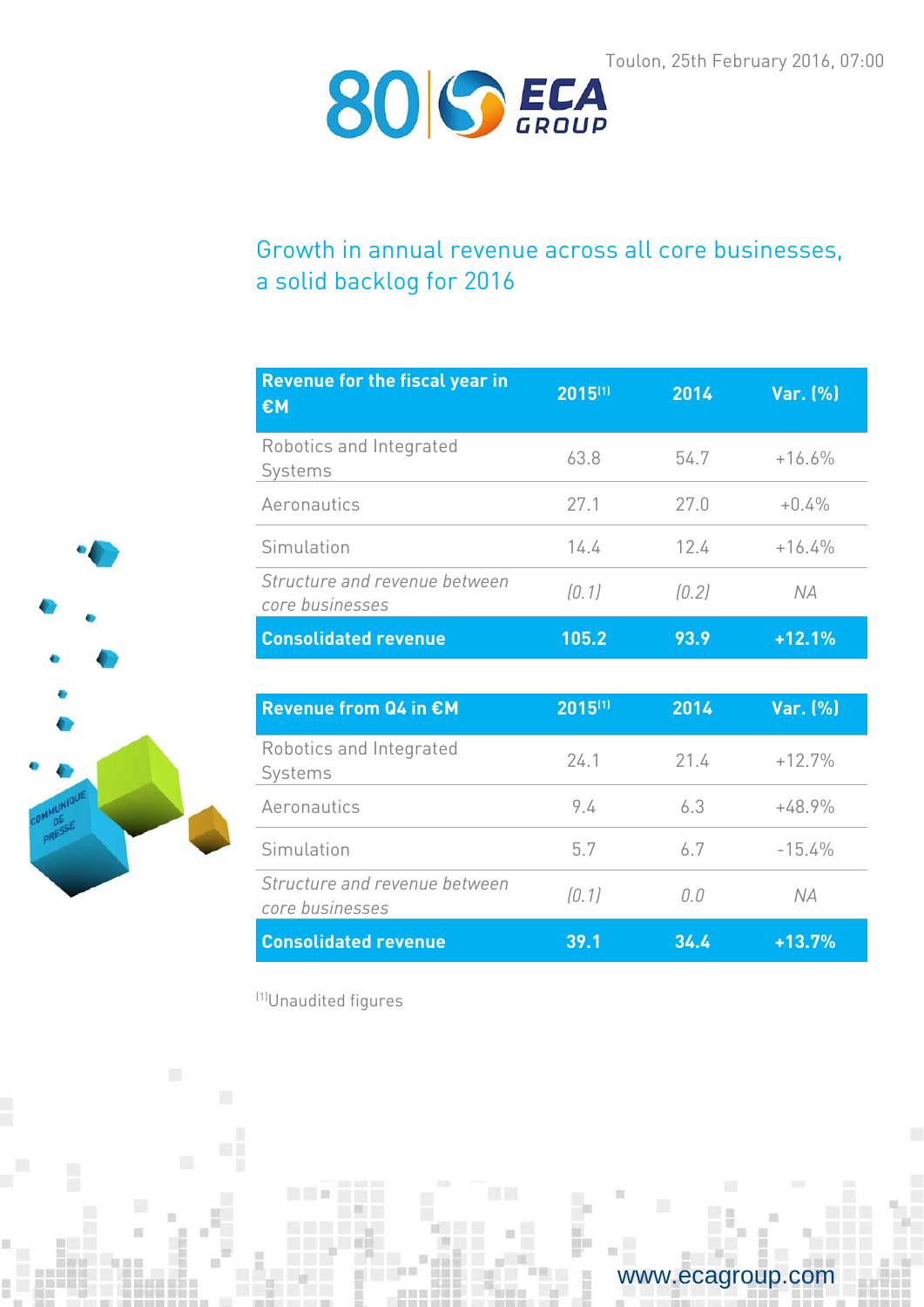

As in 2014, the 4<sup>th</sup> quarter represented the best quarter for the year for the ECA group (+13.7% vs. 4Q 2014) which continued along the positive trend recorded over the first nine months of the year (+11.1%).

Annual revenue is at a very good level, with growth across all of the core businesses in comparison to 2014, and in particular in the *[Robotics and](http://www.ecagroup.com/en/robotic-and-integrated-systems)  [Integrated Systems](http://www.ecagroup.com/en/robotic-and-integrated-systems)* core businesses (+16.6%) and *[Simulation](http://www.ecagroup.com/en/training-simulation)* (+16.4%).

The strong sales dynamic that the group has been able to generate over the course of the past year made it possible for it to exceed the objective of €100M in revenue announced at the beginning of 2015, posting €105.2M.

## Outlook

Orders are up sharply at €105M in 2015 (+6.4% vs. 2014), which has made it possible to maintain a stable order book despite the growth of revenue.

The group's outlooks are positive in the three core businesses.

The *Robotics and Integrated Systems* business is particularly dynamic in terms of R&D. After the development of the [AUV A18](http://www.ecagroup.com/en/solutions/a18d) in 2014, which was cemented by the first commercial success and the first sale of the A18D *[\(see press](http://www.ecagroup.com/en/financial/first-commercial-success-a18-underwater-robot)  [release of March 5, 2015\)](http://www.ecagroup.com/en/financial/first-commercial-success-a18-underwater-robot)*, the group enlarged its range of land robots with the [launch of the IGUANA,](http://www.ecagroup.com/en/business/iguana-coming-eca-group-launches-new-generation-ugvs-homeland-security) a compact and very modular robot, which meets the most recent requirements expressed by the Defense and Security clients.

In parallel, competence in ["airborne](http://www.ecagroup.com/en/find-your-eca-solutions/uav) drones" was highly structured during the course of the fiscal year. From a technological point of view, the group reinforced its product offer with the launching during the MILIPOL salon *[\(see](http://www.ecagroup.com/en/financial/eca-group-presents-several-innovations-fields-robotics-and-simulation-milipol-exhibition)  [press release of November 12, 2015\)](http://www.ecagroup.com/en/financial/eca-group-presents-several-innovations-fields-robotics-and-simulation-milipol-exhibition)* of the captive version of the IT180, which supplemented the already constituted range of rotary-wing electric and/or thermal UAVs (Unmanned Aerial Vehicles). From a commercial point of view, the group announced the creation of a service company dedicated to airborne drones, [ECA DRONE.](http://www.ecagroup.com/en/financial/eca-group-announces-creation-service-company-dedicated-uavs-eca-drone) The purpose of this structure is to provide services to support the range of [UAV IT180](http://www.ecagroup.com/en/find-your-eca-solutions/uav) drones and to handle their maintenance. It constitutes a key element for the development of the IT180 in civil applications, which represent a strong commercial potential for the group.

## w.ecagroup.com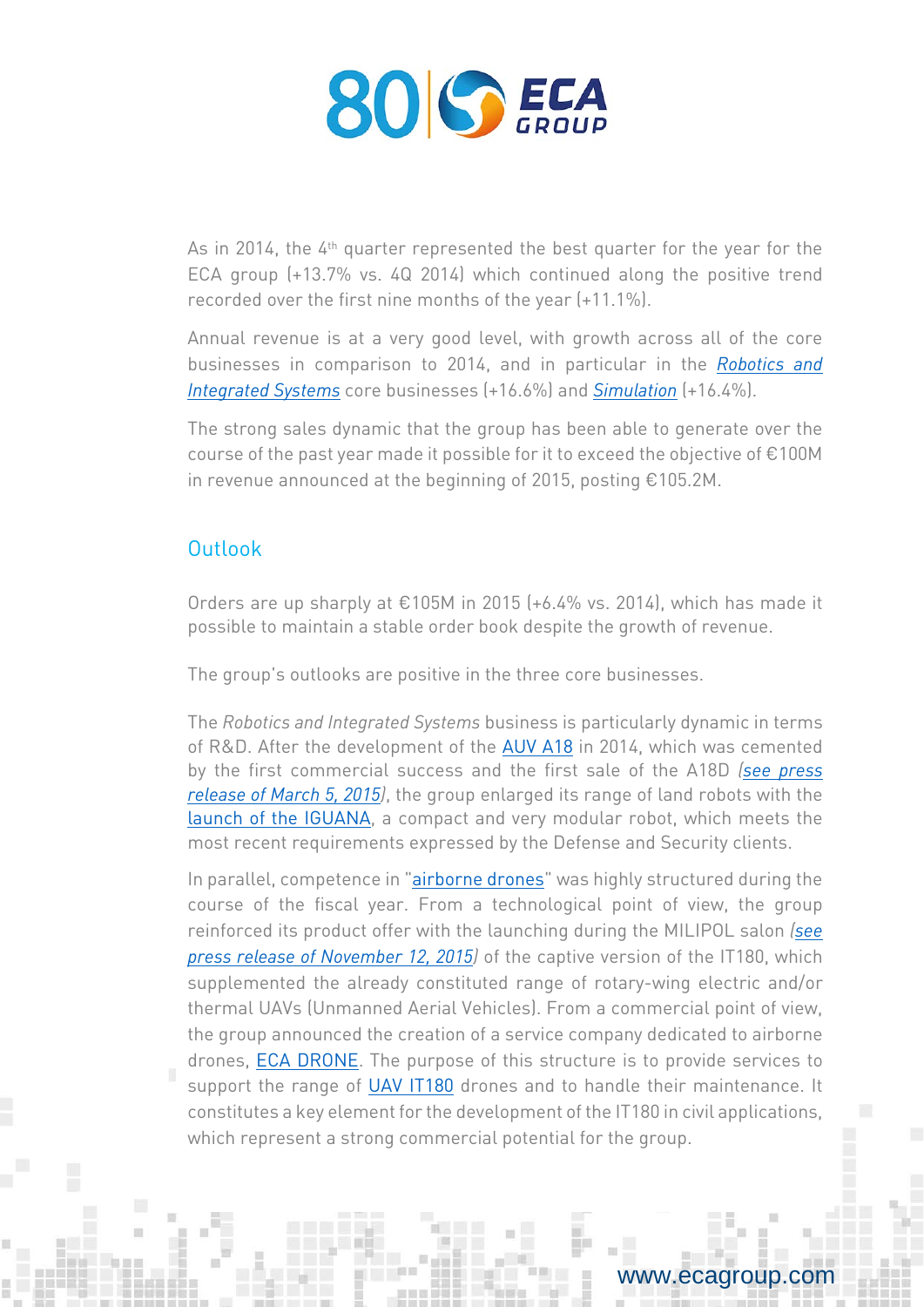

Also, the group [announced](http://www.ecagroup.com/en/financial/uav-it180-significant-growth-sales-airborne-drones-beginning-year) at the start of the year 2016 that it had sold eleven UAV IT180 airborne drones for an amount exceeding €3M, all deliverable in 2016.

Thus, given the numerous developments of this core business, the year 2016 should be particularly rich in responses to complex calls to tender, with the objective of furnishing robot systems which cooperate with each other, and which possess an ever-growing autonomy.

The *[Simulation](http://www.ecagroup.com/en/training-simulation)* business posted growth for the year 2015 of +16.4%. Like the *Robotics and Integrated Systems* business, the year 2015 was rich in terms of R&D. The group did in fact unveil, during the course of the MILIPOL salon, its upmarket latest-generation [military simulators,](http://www.ecagroup.com/en/solutions/simulation-training-systems-military-vehicle-driving) designed to meet training requirements in the operation of modern light military land vehicles. The business thus continues its expansion into the market for tactical or mission simulators, a market in which the group has already been rewarded with some significant successes.

The *[Aerospace](http://www.ecagroup.com/en/solutions/simulation-training-systems-military-vehicle-driving)* business, which experienced a disappointing 1st half for 2015 (- 20.0%), because of a 1st half in 2014 which was particularly successful, delivered a good performance over the second half (+23.0% vs. H2 2014). It should continue along this positive trend over the next quarters, owing to the revenue generated by a contract for more than €10 million awarded by Airbus in April 2015 *[\(see press release of April 22, 2015\)](http://www.ecagroup.com/en/financial/eca-groups-aerospace-division-won-major-contract-over-eu10-million).* The order book experienced net growth of 32% in comparison to early 2015.

The group considers itself to be well-positioned to win numerous major calls to tender over all of its markets, and, in this context, is aiming a revenue of over €110M for 2016.

### Next report

Full-year results released on April 4, 2016

www.ecagroup.com